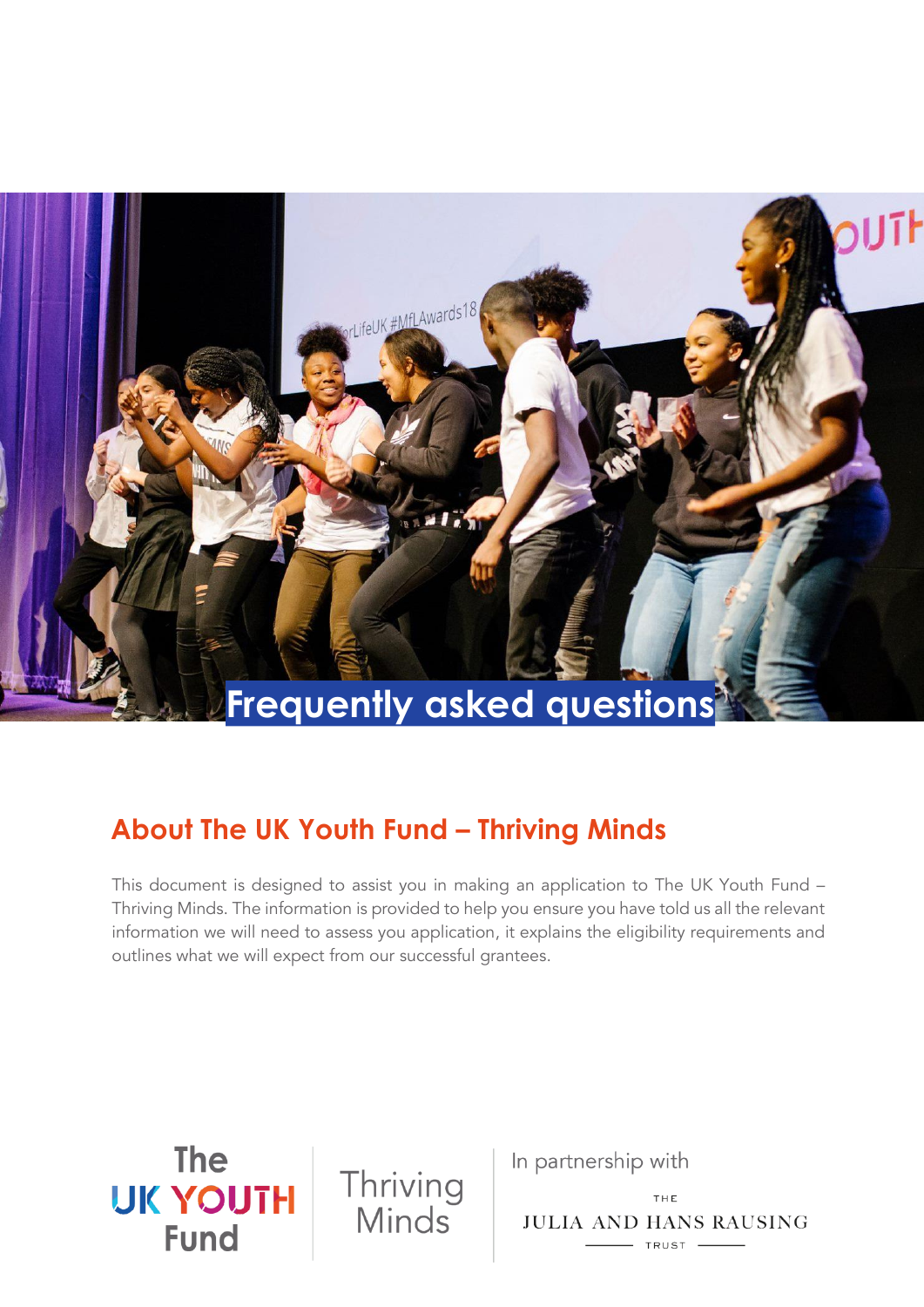# **Index**

- [What is the funding offered through UK Youth Fund -](#page-2-0) Thriving Minds?
- [What are the focus groups?](#page-2-1)
- [What are the Active Ingredients?](#page-2-2)
- [What will successful applicants have to commit to?](#page-3-0)
- [Who is eligible to be considered for funding through the Thriving Minds strand?](#page-4-0)
- [When is the deadline for the application?](#page-4-1)
- [What can I spend the money on?](#page-4-2)
- What [support is there from UK Youth to help me complete the application form?](#page-5-0)
- [When will I receive the funding?](#page-5-1)
- [When does the grant have to be spent by?](#page-6-0)
- [How will we make funding decisions?](#page-6-1)
- [What reporting requirements will there be?](#page-6-2)
- [How much funding will you be awarding overall?](#page-7-0)
- [Why can I only apply for £50,000?](#page-7-1)
- [Is there a minimum funding request?](#page-7-2)
- Do I have to be part of the UK Youth [Movement](#page-7-3) to apply?
- [Do I have to be a youth club or a youth charity?](#page-8-0)
- [What age range do we have to support to be eligible for this funding?](#page-8-1)
- [Can I make more than one application?](#page-8-2)
- [Is there a limit to funds in the bank account or reserves?](#page-8-3)
- [Is the grant only applicable to organisations who work solely withchildren/young people,](#page-8-4)  [or can organisations who work with a](#page-8-4) wider audience, including young people, also [apply?](#page-8-4)
- The organisation as a whole exceeds the income level of £500,000, but the project that [focusses on youth work has an income within that level. Are we eligible?](#page-8-5)
- [Will you fund organisations that have started operating from this year?](#page-9-0)
- [Could we apply for unrestricted funds?](#page-9-1)
- [Will I be told if I am unsuccessful?](#page-9-2)
- [Who will make the funding decisions?](#page-9-3)
- [Why are you asking applicants to have a Safeguarding and Health & Safety Policy ?](#page-9-4)
- I've made a mi[stake on the form I completed-](#page-9-5) can I amend?
- [Where has the money come from?](#page-10-0)
- Who are [UK Youth?](#page-10-1)

**The** 

**UK YOUTH** 

**Fund** 

• I'm having trouble [completing](#page-10-2) the form, can I ring UK Youth forhelp?

Thriving

Minds

- [Do I have to complete the application form in one go?](#page-10-3)
- [Can I appeal the decision?](#page-11-0)

In partnership with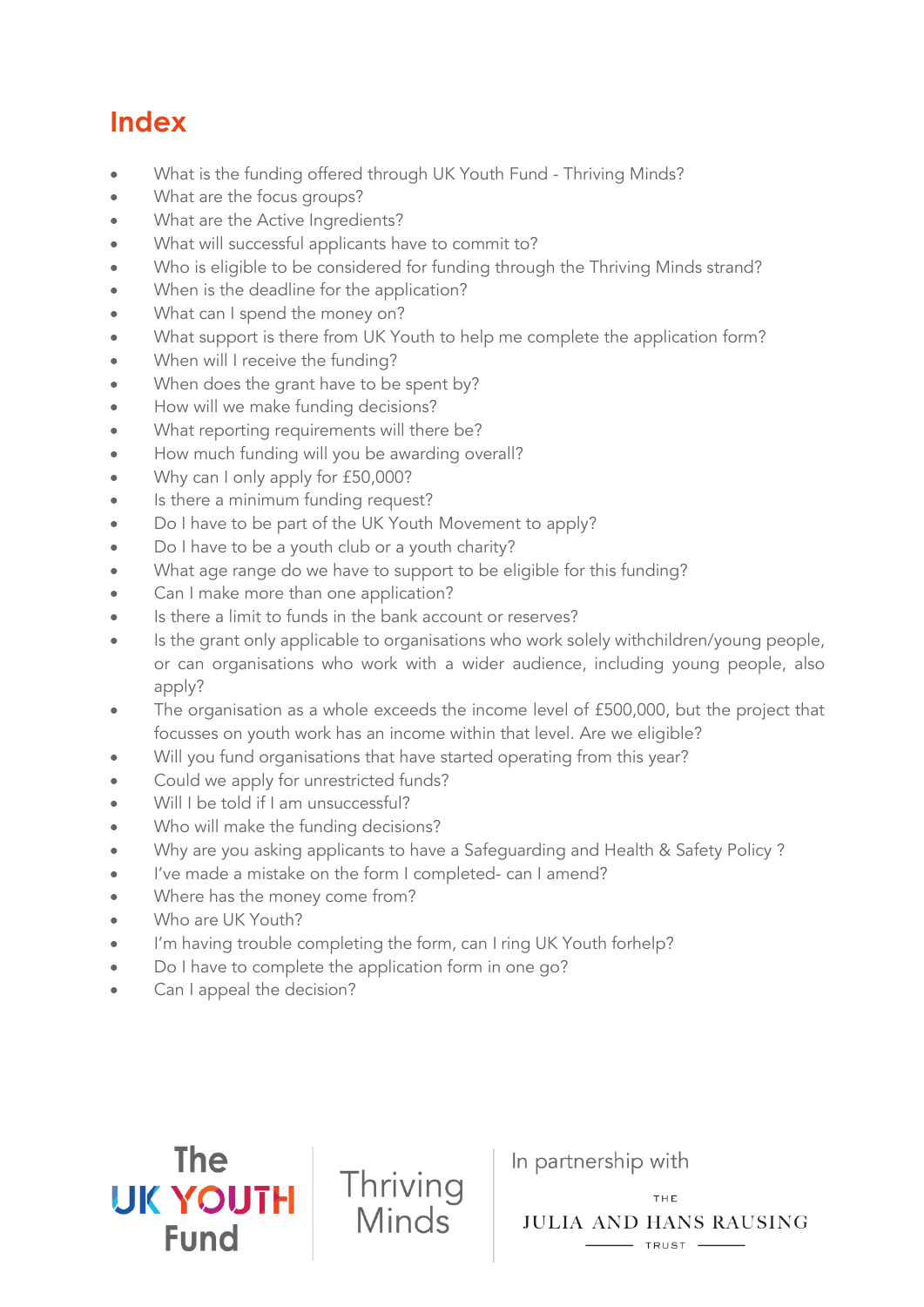# <span id="page-2-0"></span>**What is the funding offered through UK Youth Fund - Thriving Minds?**

UK Youth in partnership with Julia & Hans Rausing are offering a 3 year unrestricted grant programme of up to £50,000 a year combined with a bespoke package of wrap-around support to improve mental health support and provision for young people and youth workers. Funding will be conditional on grantee organisations engaging in the core activities of the Thriving Minds programme and completing annual grant reports.

Whilst the funding is flexible, grantees will need to demonstrate their commitment towards the active ingredients and key outcomes of the fund as listed below:

- 1. Improved community support for young people experiencing mental health problems and improved preventative provision to support young people before they reach crisis point.
- 2. Improved best practice on ways to improve youth workers' mental health literacy.
- 3. Embedding sustainable youth work practices in the youth sector and mental health sector

## <span id="page-2-1"></span>**What are the focus groups?**

The UK Youth Fund – Thriving Minds aims to specifically target vulnerable communities identified by mental health charities as requiring increased support and services. Although not essential, your application will score higher if a significant proportion of the young people you engage with are within these groups:

Young people from racialised communities

Young people living in poverty

Young people dealing with trauma

Young people suffering adversity due to their sexuality or gender

Young people living in rural communities

Successful applicants working with these groups will also benefit from our targeted workshops and programmes that will focus on the specific needs within these communities.

## <span id="page-2-2"></span>**What are the Active Ingredients?**

**The** 

**Fund** 

Since 2020 The Welcome Trust have been commissioning research teams from across the world to review the evidence for different approaches that are deemed to help prevent, treat, and manage anxiety and depression in 14–24 year olds.

Approaches that make a difference are referred to as 'active ingredients'. These active

In partnership with

UK YOUTH Thriving<br>
Minds JULIA AND HANS RAUSING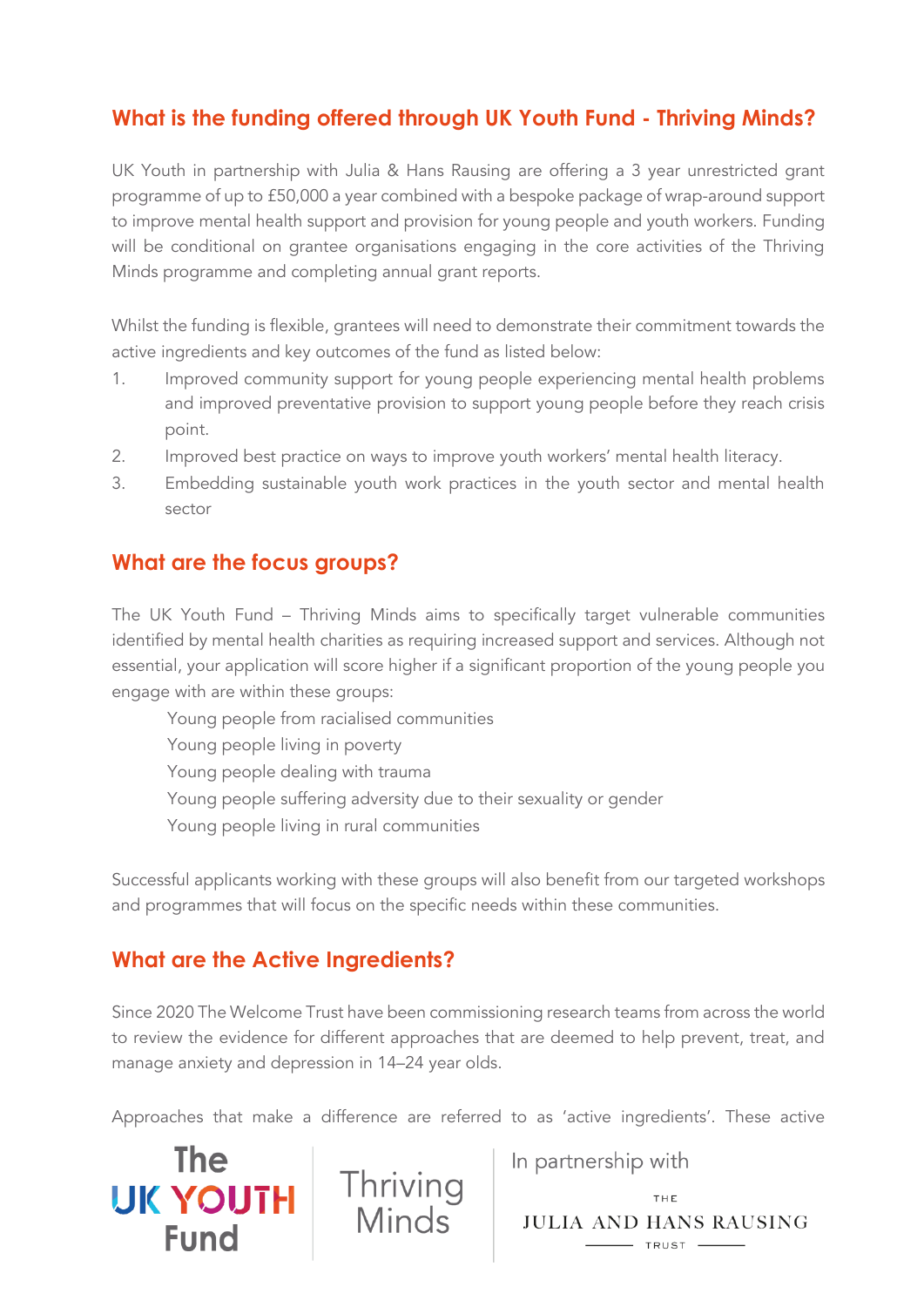ingredients are the building blocks of what is most likely to make a difference in preventing or addressing youth anxiety and depression. They are varied and connected, spanning biological, cognitive, relational, and societal approaches.

So far, the Welcome Trust have funded research into more than 40 active ingredients which have been grouped into six themes. Although they do not represent an exhaustive list of all possible active ingredients, the commissioned reviews give a birds' eye view of the state of the science.

Further detailed information and a summary report of this research is available to download via this link: [https://wellcome.org/news/finding-next-generation-mental-health-treatments-and](https://wellcome.org/news/finding-next-generation-mental-health-treatments-and-approaches)[approaches](https://wellcome.org/news/finding-next-generation-mental-health-treatments-and-approaches)

# <span id="page-3-0"></span>**What will successful applicants have to commit to?**

We are excited to provide grantees a comprehensive package of wrap-around support which will accompany our grants, including resources and trainings to support youth workers and youth organisations in their mission to combat the mental health crisis plaguing the sector.

Successful applicants who are offered a grant will have to commit to engage with the Thriving Minds programme and must actively participate in the core activities of Thriving Minds.

We will work with all grantees to develop a bespoke package of wrap-around support from a menu of options. This carefully curated package will be designed to support each organisation's specific needs to make the biggest impact and will include a mix of 121 support, online and in-person workshops, trainings, communities of best practice, collectives and residentials held throughout the three years.

Each grantee will need to demonstrate their commitment to the wraparound support and UK Youth will establish the metric for this. It is anticipated that there will be greater communication with grantees than usual as we look to ensure the training and support we provide helps grantees achieve the aims set out in their applications and support the development of their year 2 and 3 plans.

All of the courses, workshops and residentials will be provided free of charge to successful applicants. It is envisaged that you will use part of the grant money you receive to mitigate the costs associated with staff from your organisation engaging in the programme.

Thriving<br>Minds

**The** 

**UK YOUTH** 

**Fund** 

In partnership with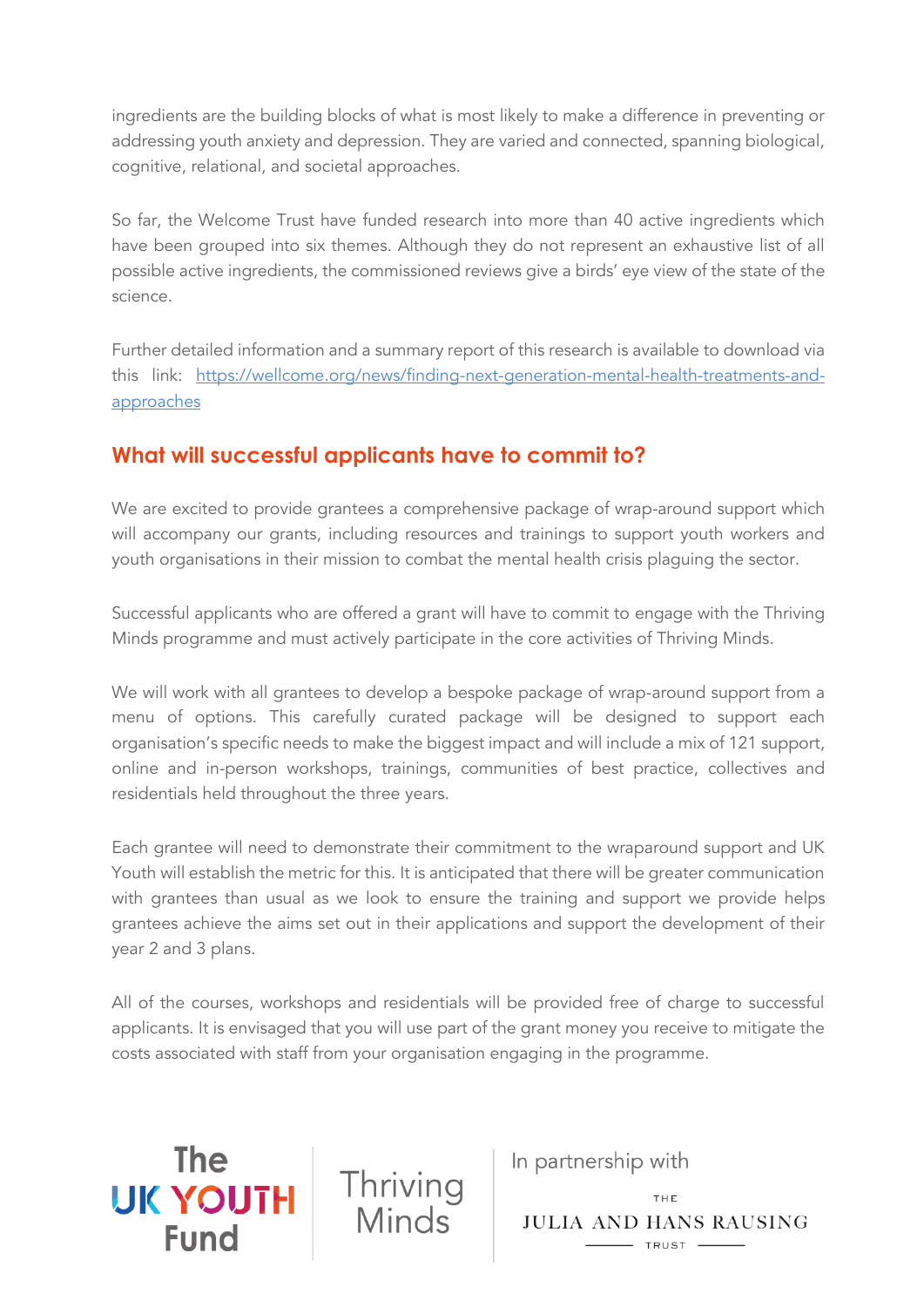## <span id="page-4-0"></span>**Who is eligible to be considered for funding through the Thriving Minds strand?**

To be eligible to apply your organisation must:

- Be based and operate in the UK.
- Have an annual income of less than £500,000 showing in your last annual accounts.
- Be a charitable or not for profit organisation and can provide a governing document stating this.
- Have as its primary purpose the provision of services benefitting children/young people. At least 70% of your organisation's beneficiaries must be aged 8 – 25 years.
- Have been operational for at least two years.
- Submit or have available online at least one year's full accounts.
- Have the appropriate processes and policies in place to keep young people safe. This must include a Safeguarding and Health & Safety Policy. We may ask to see this if you are awarded funding.
- Have the appropriate insurances, qualifications or affiliations to a governing body. Depending on what you do this could include public liability insurance, leaders or instructors with special qualifications or an affiliation to a governing body. We may ask to see these if you are awarded funding.
- Comply with the Equality Act 2010, the General Data Protection Regulation 2018 and Data Protection Act 2018, Public Services (Social Value) Act 2012 and all other relevant statutory or regulatory requirements
- If you receive a UK Youth grant you will be able to commit to engaging and attending core activities of the fund and complete all online reporting requirements.

## <span id="page-4-1"></span>**When is the deadline for the application?**

The deadline for completing and submitting your application is midnight Sunday 20 $^{\rm th}$  March 2022. Applications submitted later than the 20<sup>th</sup> March will not be considered. Please note that application assessment will begin before the deadline, so you are encouraged to apply as soon as possible.

#### <span id="page-4-2"></span>**What can I spend the money on?**

The unrestricted nature of the grant means that you will be able to spend the grant on any aspect of your organisation's operation. However, you will be asked to demonstrate how the way in which you have decided to spend the grant will help your organisation improve mental health support and provision for young people.

You will not be able to spend the grant on:

**The** 

**Fund** 

• Retrospective costs incurred before 1 May 2022.

**UK YOUTH** Thriving<br>Eund Minds

In partnership with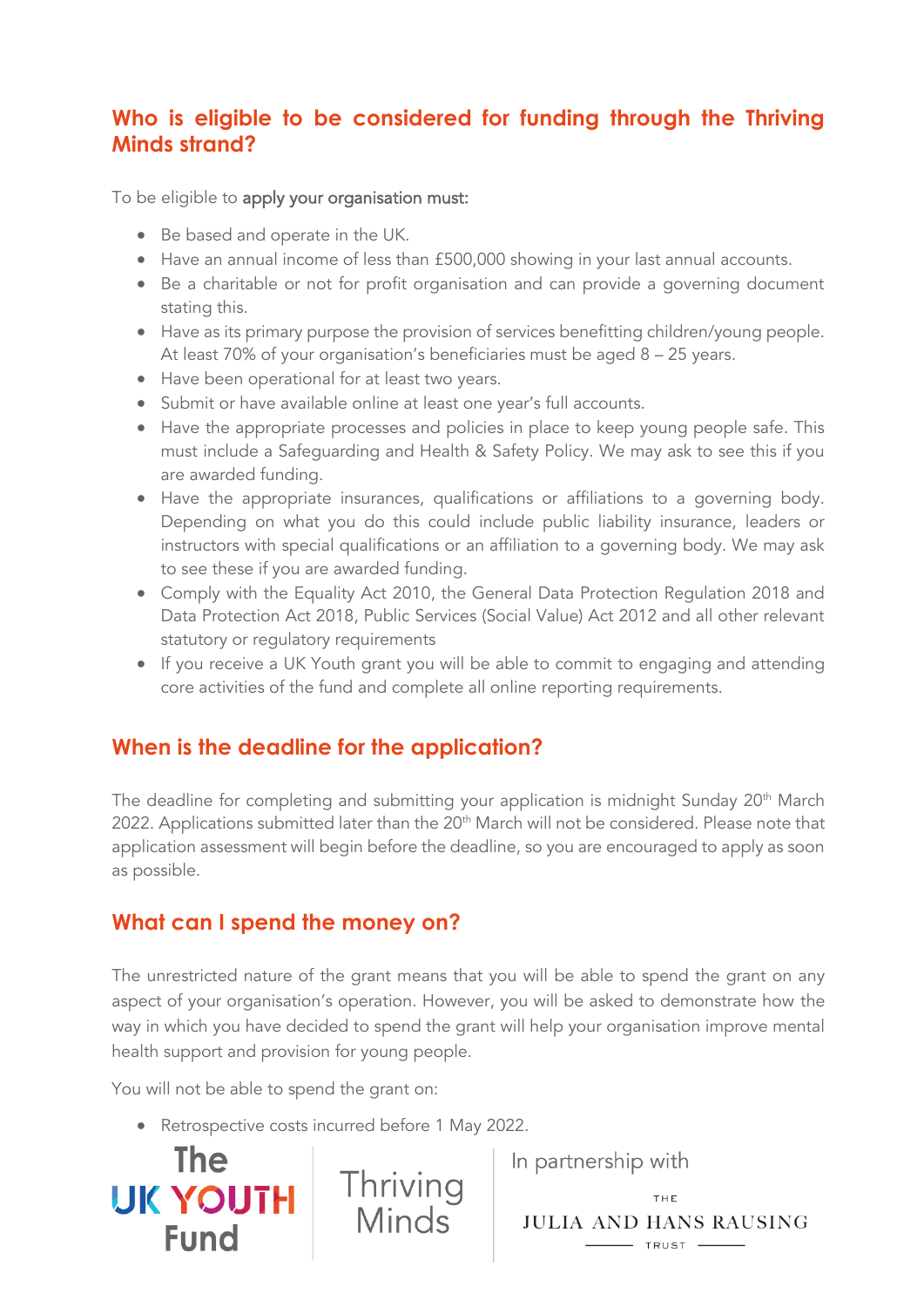- Redundancy costs.
- Covering costs/losses already supported through other sources, including any Government schemes.
- Onward grantmaking to individuals or other organisations.
- Costs related to campaigning or the promotion of political or faith beliefs.

## <span id="page-5-0"></span>**What support is there from UK Youth to help me complete the application form?**

Please read our support document Thriving Minds – Application Guidance Notes which gives detailed advice on how to answer each question.

We will be holding a meet the funder Q&A webinar on Zoom each week that the application window is open. Open to any organisation considering making an application, we will be talking through the application form and taking questions on how to make a great application.

The webinars will be held on:

- Thursday 3<sup>rd</sup> March 10:30am 12pm Please [click here](https://www.eventbrite.co.uk/e/272055444157) to register
- Thursday  $10^{th}$  March  $10$ am  $11:30$ am Please [click here](https://www.eventbrite.co.uk/e/uk-youth-fund-thriving-minds-meet-the-funder-application-webinar-tickets-272081110927) to register
- Tuesday 15<sup>th</sup> March 10:30am 12pm Please [click here](https://www.eventbrite.co.uk/e/uk-youth-fund-thriving-minds-meet-the-funder-application-webinar-tickets-272063548397) to register

After registering, you will receive a confirmation email containing information about joining the meeting. If you cannot attend the webinars in person you will be able to view recordings of them on the UK Youth YouTube page: [https://www.youtube.com/channel/UCFR5Oh7bE\\_\\_mRQ6SuS9dWVQ](https://www.youtube.com/channel/UCFR5Oh7bE__mRQ6SuS9dWVQ)

UK Youth are committed to making our grant funding accessible to all applicants, please contact us if you require additional support. If English is not your first language and you would like assistance with any aspect of the application process please contact us and we will be happy to help you apply.

Please email **funding@ukyouth.org** with 'Accessibility' in the subject line and we will prioritise responding to your request. It is our intention to remove all barriers that may prevent an organisation from completing the questionnaire so do not hesitate to get in touch if you require additional support.

# <span id="page-5-1"></span>**When will I receive the funding?**

We aim to notify all successful applicants from 11<sup>th</sup> May 2022. Upon receiving a grant offer you will need to sign and return a grant agreement form that will be sent to you. We aim to make your first year's grant payment shortly after receiving your signed grant agreement. Subsequent



In partnership with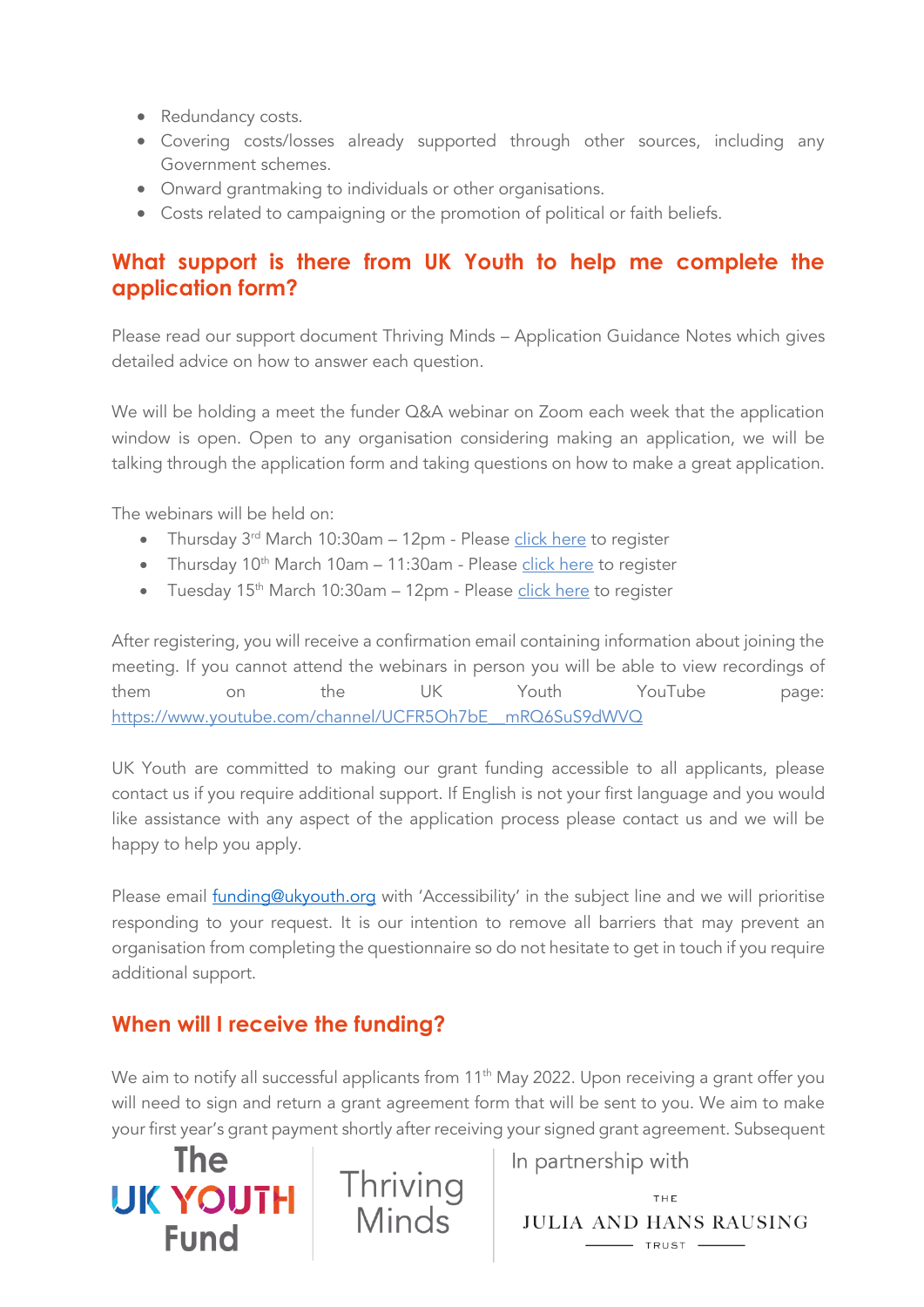years' grant payments will be made on receipt of a satisfactory annual grantee report and engagement with the core activities of the programme.

## <span id="page-6-0"></span>**When does the grant have to be spent by?**

Each grant payment will have to have been spent and accounted for within 12 months of receipt.

## <span id="page-6-1"></span>**How will we make funding decisions?**

Applications that meet the eligibility criteria and have submitted all requested information, will be assessed against the following:

- Mental Health Need: You have clearly identified and articulated a pressing mental health need among your youth workers and the young people in your community. You have also presented a solution on how you currently are or could address this need or challenge.
- Engagement: Your organisation is directly engaging with at least one of the focus groups who make up a significant proportion of the young people you work with. Young people have been involved in the consultation, design and implementation of your plans to support their mental health.
- Legacy and partnership: Your organisation has made a commitment to building partnerships and sharing your learnings over the course of the programme with other organisations and communities. There is strong confidence that progress and achievements of the programme will be retained and continue beyond the term of the programme.
- Value for money: Your organisation demonstrates good value for money in its provision of services for young people. There is a clear need and rational for the funding you have requested and how such funding will help your organisation improve mental health support and provision for young people and youth workers.
- Experience & understanding: Your organisation has experience in providing similar programme or activity with beneficial results. You have demonstrated an understanding of the Welcome Trust's "Active Ingredients" of what is most likely to make a difference in preventing or addressing youth anxiety and depression

# <span id="page-6-2"></span>**What reporting requirements will there be?**

**The** 

**UK YOUTH** 

**Fund** 

You will be required to complete an annual online grantee report. Your organisation will also be required to participate and attend the core activities of the Thriving Minds programme. If you do not complete the annual grantee report or engage in the core activities to a satisfactory standard your grant offer for years 2 & 3 maybe reduced or withdrawn entirely.

Thriving<br>Minds

In partnership with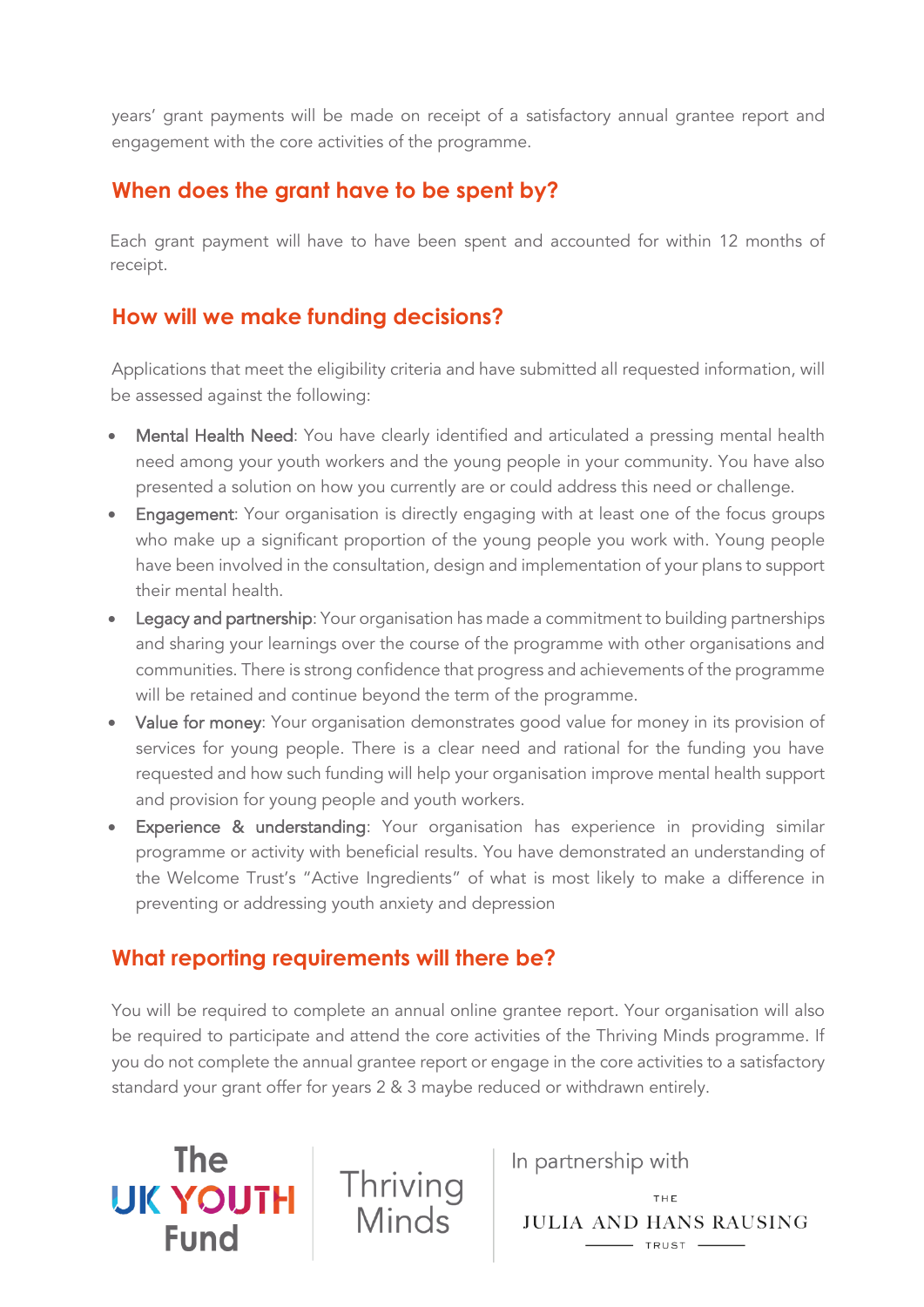We also want to maximise the opportunity to spotlight and showcase the work of youth organisations and will be looking for case studies and organisations who are willing to create digital content we can use to demonstrate the impact of youth work. You will be asked at the grant agreement stage whether you are interested in this opportunity.

#### <span id="page-7-0"></span>**How much funding will you be awarding overall?**

Due to the generosity of Julia & Hans Rausing we aim to award over £8,000,000 in grant funding over the next three years. However, we are continuing to work hard to secure additional funding for the Thriving Minds programme from other sources, so the fund will hopefully increase as new sponsors and supporters join our campaign to improve mental health support for young people and youth workers.

## <span id="page-7-1"></span>**Why can I only apply for £50,000?**

This funding is targeted at organisations with an annual turnover of under £500,000. Based on this information, the average grant size through previous funding initiatives and research we have undertaken we believe this to be a correct limit. We will also not award a grant more than 75% of your annual income.

#### <span id="page-7-2"></span>**Is there a minimum funding request?**

No there is no minimum funding request. However, when considering the impact that we hope this fund will have and the commitment to engage in the wraparound support that we would expect, then we do not anticipate making grants of less than £15,000 a year.

# <span id="page-7-3"></span>**Do I have to be part of the UK Youth Movement to apply?**

You do not need to join the UK Youth movement to apply for the fund but we do hope you will choose to!

Our ever growing movement of thousands of youth organisations and partners provides fantastic opportunities and support for youth organisations and young people, including free access to events, campaigns, training, peer support, themed networks, programmes and much more.

By signing up we'll keep you up-to-date on all of these opportunities through our fortnightly newsletter and via our other comms channels. If you would like more information contact [movement@ukyouth.org](mailto:movement@ukyouth.org) and one of our team would be very happy to support you and answer your questions.



In partnership with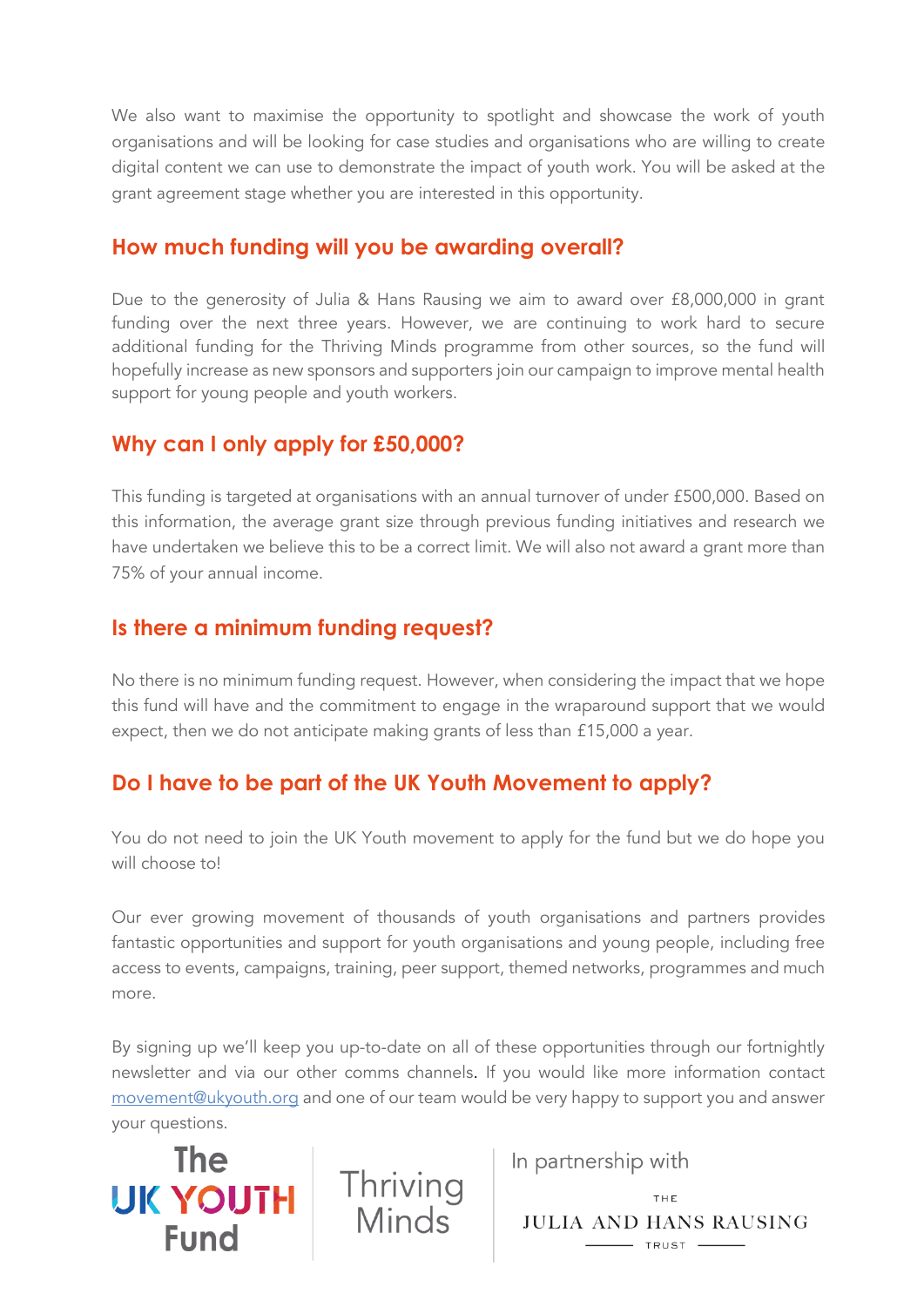## <span id="page-8-0"></span>**Do I have to be a youth club or a youth charity?**

The primary purpose of your organisation must be to support and deliver services for young people. There must be a strong developmental aspect of your work with young people. At least 70% of the people you work with must be aged 8 – 25 years old.

#### <span id="page-8-1"></span>**What age range do we have to support to be eligible for this funding?**

UK Youth goes by the approach that youth work refers to the ages of 8-25. However, we are taking each application in a case-by-case scenario, and if you are slightly out of this age range, we will review your application based on what you have told us about your organisation and its impact on the lives of young people.

## <span id="page-8-2"></span>**Can I make more than one application?**

Only one application per organisation can be made.

#### <span id="page-8-3"></span>**Is there a limit to funds in the bank account or reserves?**

We have not stipulated a limit to funds available in bank accounts or reserves, however, we do ask for details of your reserves. If you do have large cash reserves you will need to explain why you are unable to use those resources to assist you.

## <span id="page-8-4"></span>**Is the grant only applicable to organisations who work solely with children/young people, or can organisations who work with a wider audience, including young people, also apply?**

The primary focus of your organisation must be young people. Organisations that work with a wider audience, including young people, would be eligible for the fund. However, at least 70% of your beneficiaries must be aged 8 – 25 years old.

## <span id="page-8-5"></span>**The organisation as a whole exceeds the income level of £500,000, but the project that focusses on youth work has an income within that level. Are we eligible?**

Unfortunately, no. For eligibility we are looking at the income of the organisation as a whole.

**The UK YOUTH Fund** 



In partnership with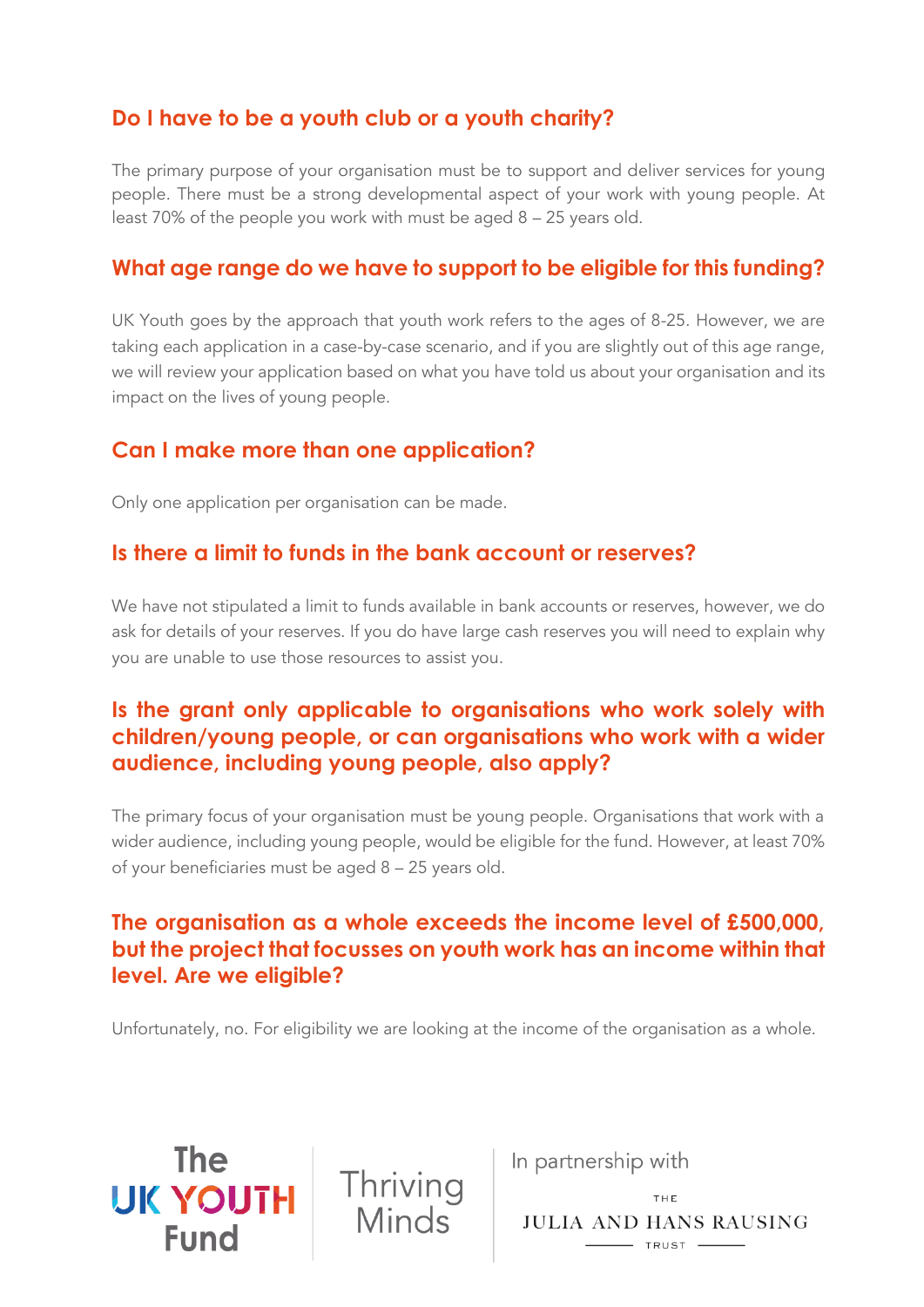## <span id="page-9-0"></span>**Will you fund organisations that have started operating from this year?**

<span id="page-9-1"></span>No. Your organisation must have been operational for at least two years.

## **Could we apply for unrestricted funds?**

Yes, you can apply for unrestricted funding. You will need to explain how the funding you are requesting will help you achieve the aims of helping your organisation improve mental health support and provision for young people.

#### <span id="page-9-2"></span>**Will I be told if I am unsuccessful?**

Yes. We will notify all applicants on the outcome of your application. Unfortunately, we do not have the resources to provide individual feedback. But we know how important feedback is and will share general learning and reflections once we have made all the awards. This is likely to be in the format of report, blog and webinars.

#### <span id="page-9-3"></span>**Who will make the funding decisions?**

**The** 

UK YOUTH

**Fund** 

All eligible submissions will be assessed by independent assessors following a clear scoring framework. The shortlisted submissions will then go to a panel for final decision. The panels will be made up of 50% young people and 50% external sector experts.

## <span id="page-9-4"></span>**Why are you asking applicants to have a Safeguarding and Health & Safety Policy ?**

UK Youth want to ensure all applicants have the appropriate processes and policies in place to keep young people safe. If you are unsure about whether your organisation has a safeguarding policy you can find further advice and information here: [https://www.ukyouth.org/what-we](https://www.ukyouth.org/what-we-do/quality-marks/)[do/quality-marks/](https://www.ukyouth.org/what-we-do/quality-marks/)

## <span id="page-9-5"></span>**I've made a mistake on the form I completed- can I amend?**

Thriving<br>Minds

Don't worry, these things happen. Please email [funding@ukyouth.org](mailto:funding@ukyouth.org) with the correct information. We will match this to your submission ensuring we have the correct information to review.

In partnership with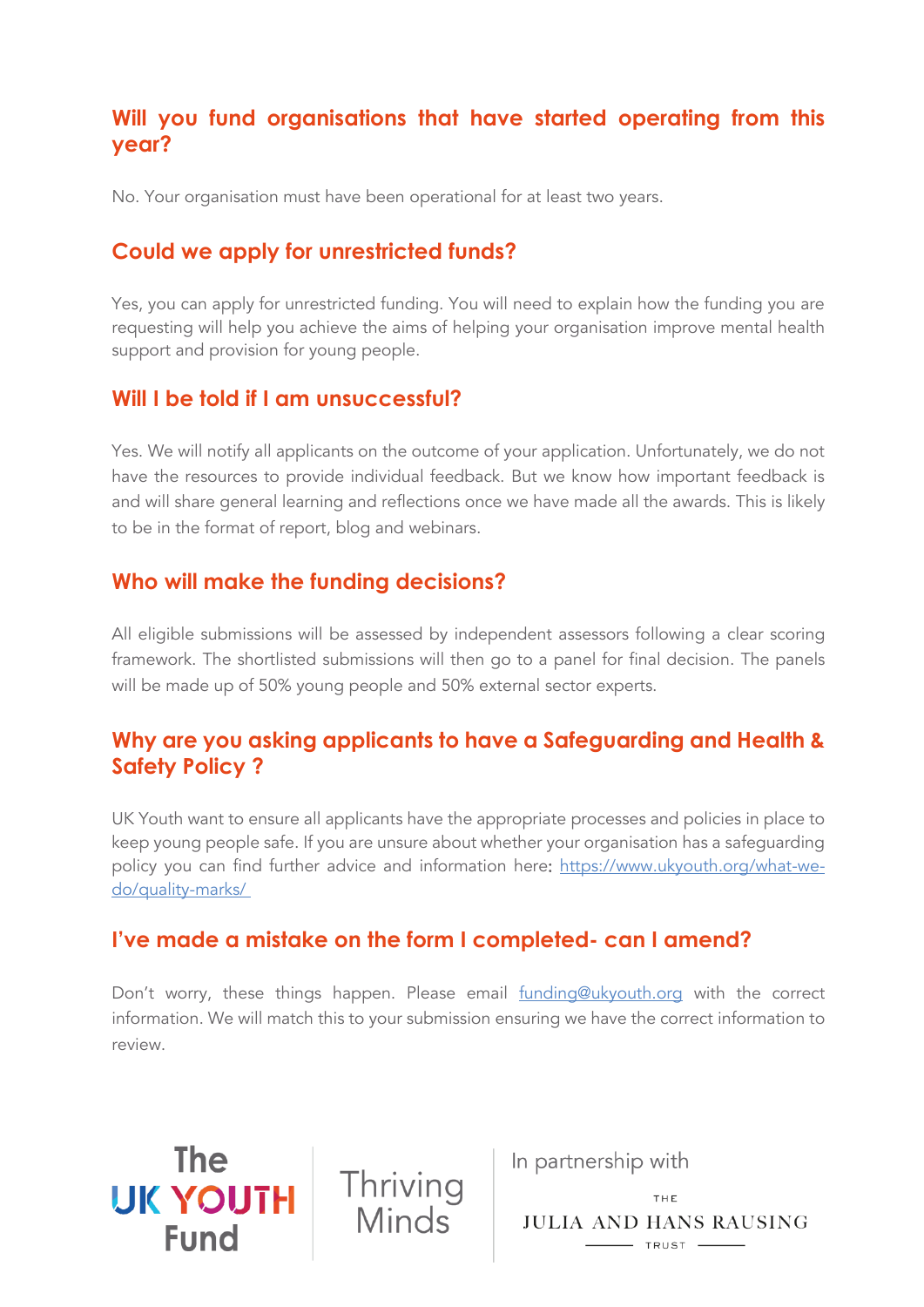## <span id="page-10-0"></span>**Where has the money come from?**

The UK Youth Fund – Thriving Minds has been established in partnership with Julia & Hans Rausing to improve mental health support and provision for young people and youth workers. Funding is offered to ensure grantee organisations have the resources needed to properly engage with the Thriving Minds programme and implement and instigate learnings to improve their mental health provision. UK Youth will continue to work to secure additional funding for the Thriving Minds programme from other sources, so the fund will hopefully increase as new sponsors and supporters join our campaign to improve mental health support for young people.

#### <span id="page-10-1"></span>**Who are UK Youth?**

**The** 

**UK YOUTH** 

**Fund** 

UK Youth is a leading charity that exists to ensure all young people are equipped to thrive and empowered to contribute at every stage of their lives. We work with others to ensure that the youth sector is strengthened, supported, and that provision is youth-led, evidence-informed and delivers high-quality outcomes.

UK Youth plays a unique role in addressing; the lack of investment in the youth sector,the lack of cross-sector understanding in how youth work makes a difference and thelimited opportunities to embed effective solutions. These factors lead to mass inequality of access to youth services for young people.

Working through networks of youth organisations and supporters, we galvanise a movement of people to support our shared vision. The UK Youth Movement is open to all and currently stands at over 8,000 youth organisations and nation partners, collectively reaching 4.1 million young people.

## <span id="page-10-2"></span>**I'm having trouble completing the form, can I ring UK Youth for help?**

Unfortunately, we do not have the resources to respond to incoming calls. The quickest way to get the help you need is to emai[l funding@ukyouth.org](mailto:grants@ukyouth.org) with your query. This inbox is monitored 9am-5pm every weekday and we will get back to you within 24 hours.

## <span id="page-10-3"></span>**Do I have to complete the application form in one go?**

No. There is a save and return feature at the bottom of the application form.

Thriving<br>Minds

In partnership with

THE JULIA AND HANS RAUSING  $\overline{\phantom{0}}$  TRUST  $\overline{\phantom{0}}$